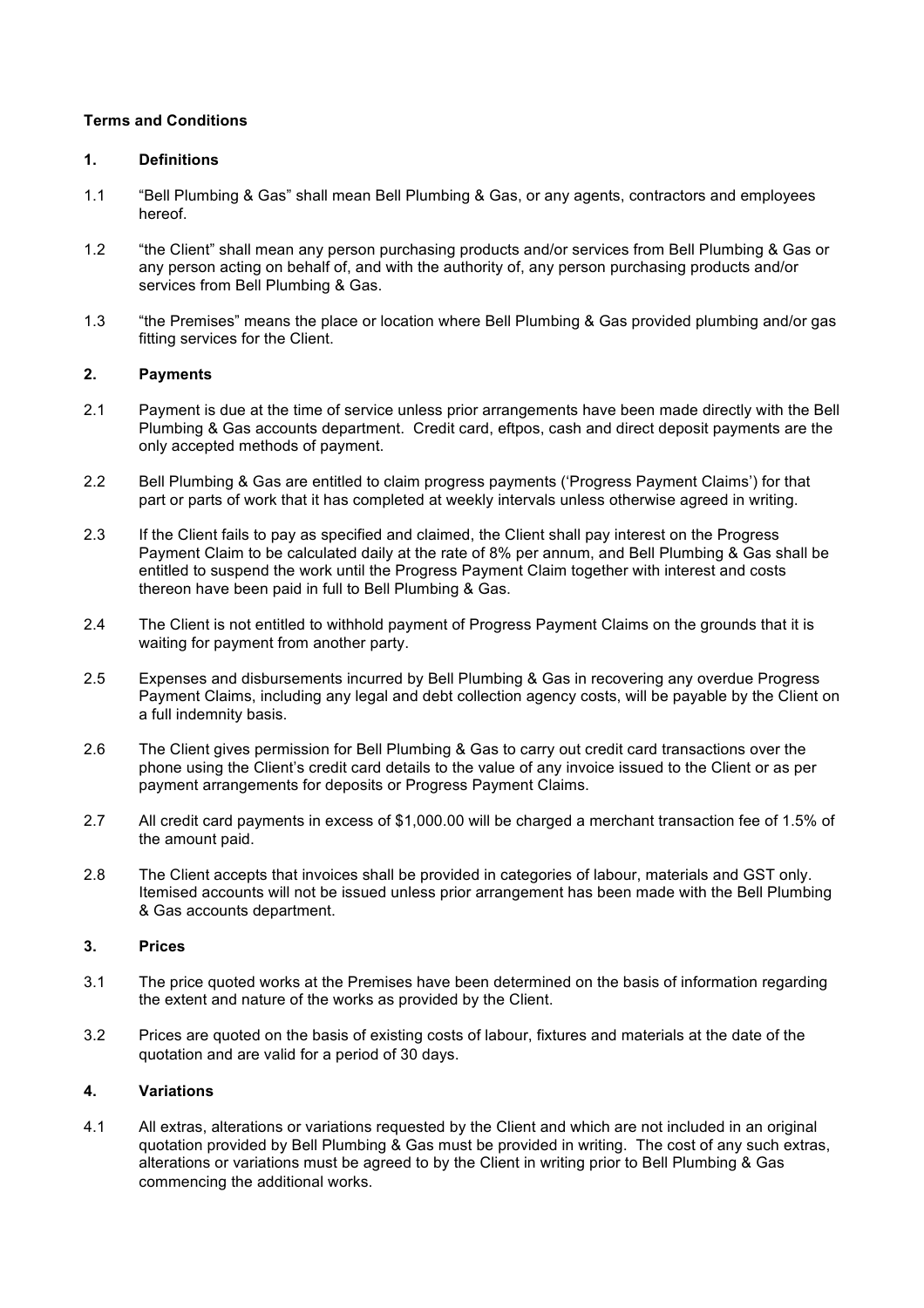4.2 In the event that the Client varies, suspends or cancels any part or all of the works, and Bell Plumbing & Gas is, as a direct or indirect consequence thereof, subjected to additional costs and damages as a result, Bell Plumbing & Gas reserves the right to recover from the Client all costs and damages so incurred or committed inclusive of, but not limited to, any other expenses and loss of profits caused by the variation, suspension or cancellation. A certificate in writing from Bell Plumbing & Gas detailing the extent of such costs, expenses, loss of profit or damage as the case may be shall be prima facie evidence thereof.

## **5. Removal of Materials**

5.1 Any materials removed from the Premises as a necessary consequence of carrying out works authorised by the Client, and which are not re used in carrying out the works become the property Bell Plumbing & Gas at the completion of the works.

## **6. Defects in Existing Installations**

- 6.1 If, during the course of any works authorised by the Client, Bell Plumbing & Gas discovers any defects in any part of the Premises or in any existing installation on the Premises or connection to any existing installation on the Premises which in the reasonable opinion of Bell Plumbing & Gas must be repaired or replaced before the works can commence or continue, Bell Plumbing & Gas may, if appropriate, suspend carrying out the works and immediately notify the Client of the suspension and the reason therefore and submit its price for such additional work to the Client.
- 6.2 If the client fails to sign an authority directing Bell Plumbing & Gas to carry out the extra work, this Contract shall be at an end and Bell Plumbing & Gas will be entitled to payment for all work done and materials supplied at the date of suspension of the works.

## **7. Defective&Foundations&or&Structures**

7.1 Bell Plumbing & Gas is not liable for any loss or damage caused to any person, structure or thing resulting from insufficient or defective foundations, walls or other structures on and around the Premises not erected by Bell Plumbing & Gas.

# 8. **Existing Services**

- 8.1 The Client warrants that existing services are in good order and condition. The reinstatement of services cut or damaged during the course of any works is not included in the price forming part of an original quotation.#
- 8.2 If in the reasonable opinion of the Bell Plumbing & Gas the existing services are not in good order or condition, Bell Plumbing & Gas will provide an estimate in writing of the work and materials necessary to effect the repair or renewal to them and the terms on which Bell Plumbing & Gas will carry out the repair or renewal and the price and terms for such repair or renewal must be agreed in writing by the Client and Bell Plumbing & Gas prior to any work commencing.

# **9. Removal of Soil**

- 9.1 The removal of surplus excavated soil will be stacked neatly in heaps in positions convenient for topping up trenches after subsidence. If the Client requires surplus excavated soil to be removed from site, such removal will incur additional fees and charges.
- 9.2 In the event that Bell Plumbing & Gas and the Client are unable to agree to a price for the removal of surplus excavated soil, Bell Plumbing & Gas will not be obliged to remove the surplus excavated soil from site.

#### 10. **Client's Materials.**

10.1 If any fixtures, fittings or materials are supplied by the Client for use in any works authorised by the Client, the fixtures, fittings and materials so supplied will be stored, handled and installed by Bell Plumbing & Gas at the sole risk of the Client.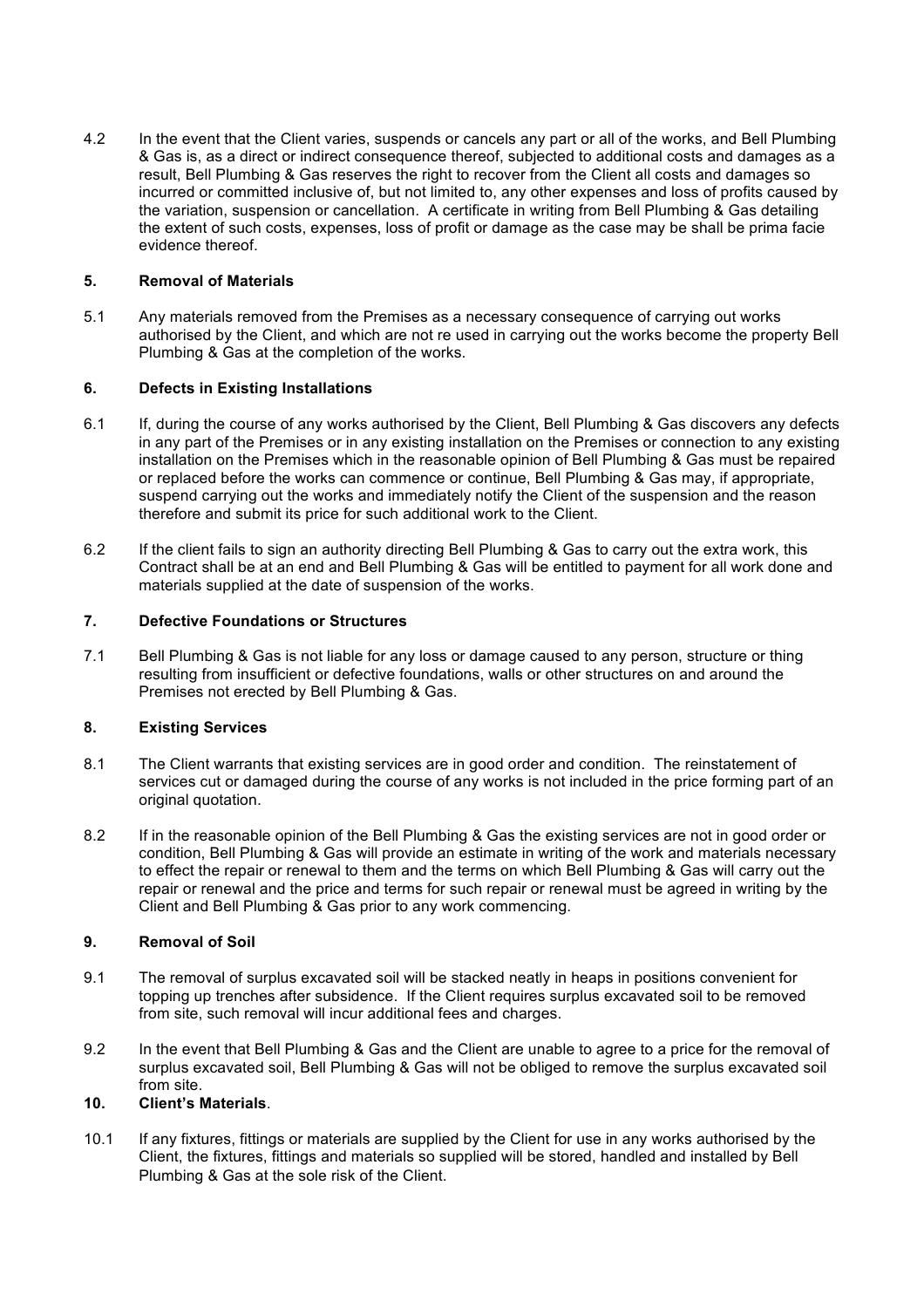# **11.** Tree Roots and Made up Ground

- 11.1 Unless specifically included in written quotes and/or estimates, the cost of any special treatment of drains on account of proximity of tree roots, particular soil types, seepage, or made up ground will be charged out as a variation to the original price.
- 11.2 Should any competent authority, local authority, inspector or person authorised by an authority, order special requirements for the treatment of drains which are not reasonably ascertainable at the time of quoting, (for example, concreting, additional bedding, cast iron pipes), the cost of such additional special requirements will be charged to the Client as an extra to any original quote.

## **12. Rock and Filled Ground**

- 12.1 Unless specifically included in written quotes and/or estimates, rock excavation, dewatering or supportive work such as pier and beams for filled or made up ground will be charged out as a variation to the original price. Quotation is based on excavation of clean soils only, unless otherwise specified in writing.
- 12.2 If the Client requires any rock, reef or other solid material encountered in the course of excavation to be removed from site, such removal will incur additional fees and charges.
- 12.3 Existing soils shall be returned to excavated areas where possible and ground shall be left filled.
- 12.4 Unless specifically included in written quotes and/or estimates, the cost of landscaping and concrete works are not included in quotes. All concrete, paving and landscape works including shrub / plant and lawn replacement will be treated as a variation and additional fees and charges will apply.

#### **13. Drains&and Sewer**

- 13.1 The Client understands that the presence of plant/tree root growth and/or blockages generally indicates damaged pipes. Additionally, the Client agrees that blocked drains, sewer pipes and storm water lines cannot be permanently fixed by simply removing "plant/tree root growth" or cleaning the drain. Therefore, no warranty is provided in relation to future blockages regardless of timeframe reoccuring whether in the same location or other drainage / sewer lines within the same property.
- 13.2 The Client acknowledges that Close Circuit Television (CCTV) is a specialist piece of equipment which may or may not be used at the sole discretion of Bell Plumbing & Gas in an attempt to identify the source of a blocked drain. Should CCTV equipment be used the Client acknowledges that additional charges will applied.

#### **14.** Part Performance

14.1 If for any reason Bell Plumbing & Gas needs to terminate performance of all or part of the works, it is entitled to be paid for that part or parts of the works that Bell Plumbing & Gas has completed. The procedure for payment shall be the same as for Progress Payment Claims.

#### **15. Warranties and Liabilities**

- 15.1 Bell Plumbing & Gas warrants that, subject to the conditions of warranty set out in this clause 15, it will repair or replace any defects in workmanship which become apparent within 6 months from the date of completion of the work.
- 15.2 The warranty in this clause 15 to repair or replace any defects in workmanship in the work is subject to the following conditions:
	- (a). Failure of the work must not be due to fair wear and tear, wilful damage, negligence, abnormal working conditions, failure to comply with Bell Plumbing & Gas' instructions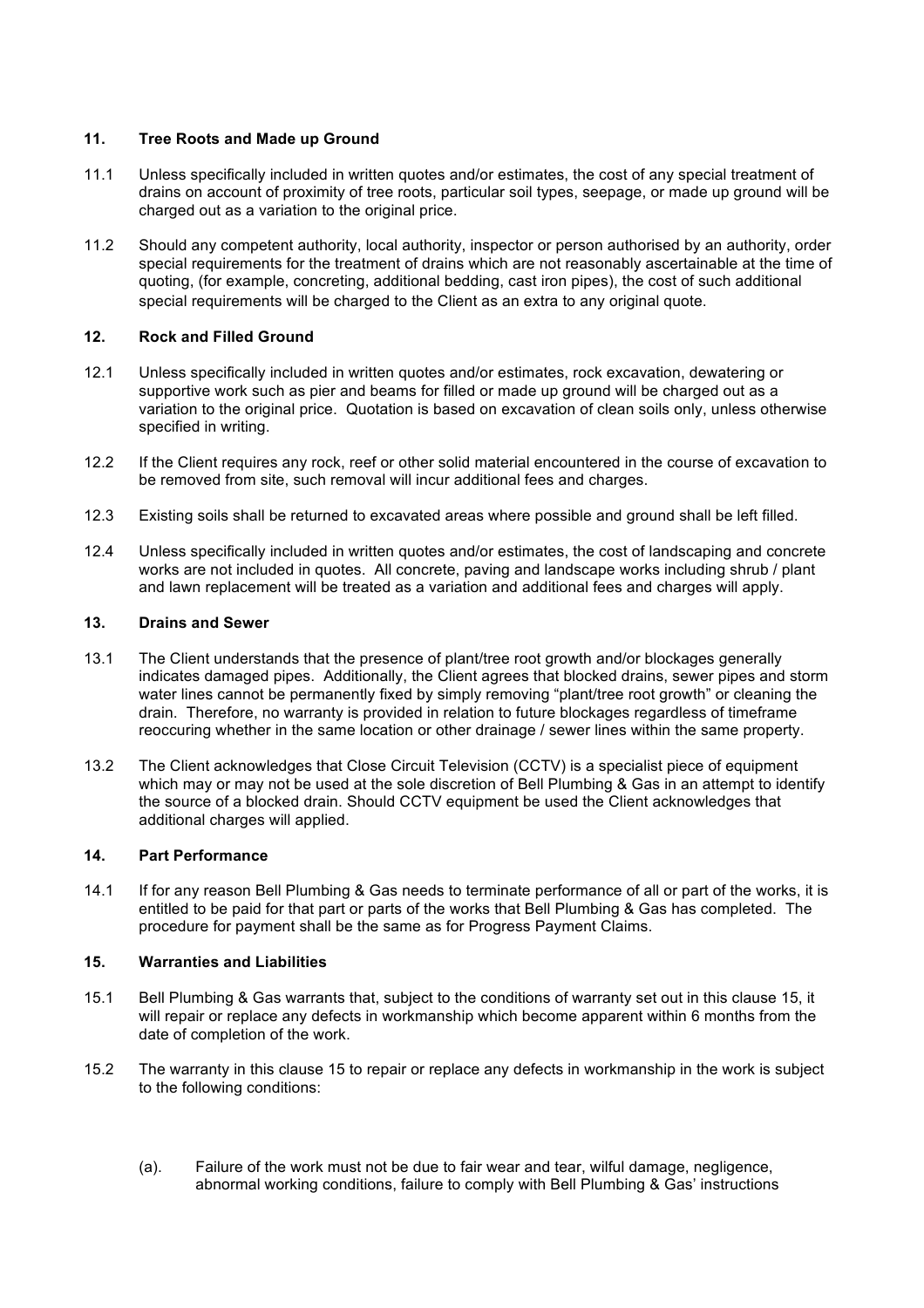(whether in writing or oral), misuse, alteration or repair of the work with Bell Plumbing & Gas' written consent or use or application of the work with incompatible products;

- (b). Bell Plumbing & Gas shall be under no liability in respect of any defect arising from any drawing, design or specification supplied by the Client; and
- (c). Any work which is found to be faulty due to abuse or misuse will be charged to the Client at cost.

Subject to this clause 16, Bell Plumbing & Gas shall not be liable and the Client releases it from any claims in respect of any injury, loss or damage (whether direct or consequential) arising from any defect in, or in the operation of, the work or any part thereof or from loss of use thereof caused by any act or omission on Bell Plumbing & Gas' part (including but not limited to negligent acts or omissions), unless the responsibility for any claim has been specifically accepted by Bell Plumbing & Gas in writing.

In any event, Bell Plumbing & Gas's liability under this clause 15 is strictly limited to the repair and replacement (at the election of Bell Plumbing & Gas) of defective work in accordance with this clause 15.#

## **16.** Competition and Consumer Act and Fair Trading Act (WA)

- 16.1 Nothing in these Terms and Conditions excludes, restricts or modifies any condition, warranty, right or remedy conferred on the Client by the Competition and Consumer Act 2010 (Cth), the Fair Trading Act 2010 (WA), the Home Building Contracts Act 1991 (WA) or any other applicable law that cannot be excluded, restricted or modified by agreement. To the fullest extent permitted by law, Bell Plumbing & Gas' liability for a breach of a condition or warranty implied by the Part 3-2 of Chapter 3 of the Australian Consumer Law ('ACL'), and ACL (WA), (other than s 51, s 52 or s.53) is limited to:
	- (a). the supplying of work by Bell Plumbing & Gas again; or
	- $(b)$ . the payment of the reasonable cost of having the defective work supplied again.

### **17. Indemnity**

- 17.1 The Client indemnifies Bell Plumbing & Gas, regardless of any negligence on the part of Bell Plumbing & Gas, against:
	- (a). all losses incurred by Bell Plumbing & Gas;
	- (b). all liabilities incurred by Bell Plumbing & Gas; and
	- (c). all costs actually payable by Bell Plumbing & Gas to its own employees, servants agents and/or sub-contractors and any other expenses incurred by Bell Plumbing & Gas in connection with a demand, action, arbitration or other proceeding (including without limitation mediation, arbitration, compromise, out of court settlement or appeal); arising directly or indirectly as a result of or in connection with the performance of the work by Bell Plumbing & Gas to the Client unless caused by wilful misconduct on the part of Bell Plumbing & Gas or any of its employees, servants, agents and/or sub-contractors acting within the scope of their employment or engagement by Bell Plumbing & Gas.

The Client must pay to Bell Plumbing & Gas all liabilities, costs and other expenses referred to in this clause 17, whether or not Bell Plumbing & Gas has paid or satisfied them.

#### **18. Risk**

18.1 Risk in the work performed and/or materials supplied shall pass to the Client as soon as the work is carried out or the materials supplied as the case may be. Property in and title to the materials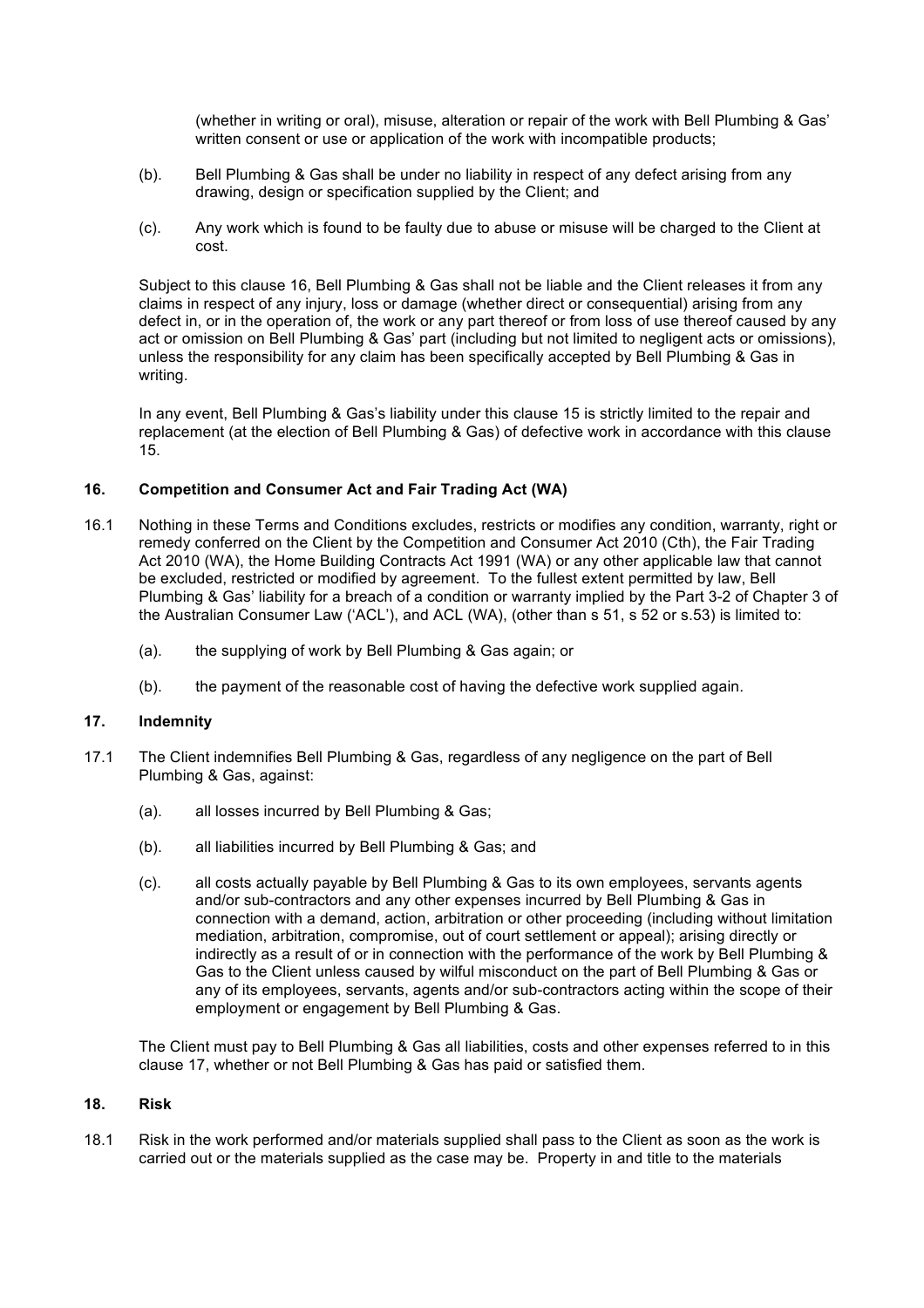provided or supplied by Bell Plumbing & Gas shall not pass to the Client until those materials and all other amounts owed to Bell Plumbing & Gas have been paid in full.

### **19. Completion and Delays**

- 19.1 Bell Plumbing & Gas will complete works in good and workmanlike manner as soon as reasonably practicable.#
- 19.2 Bell Plumbing & Gas is not liable for any delay in completion or damages occasioned directly or indirectly as a consequence of any cause beyond the reasonable control of Bell Plumbing & Gas including (without limiting the foregoing) weather conditions, labour, disputes, accidents, fire, act of God, civil disturbances, shortages of material, or difficulty of securing labour.
- 19.3 If the Client or Bell Plumbing & Gas is prevented from or delayed in complying with an obligation (other than to pay money) by an event beyond its reasonable control, performance by it of that obligation is suspended during that time, but only to the extent that, compliance is prevented or delayed.
- 19.4 Bell Plumbing & Gas shall not be liable for any delay in the completion of works, whatsoever and howsoever arising.

# 20. **Severability**

20.1 Any provision of these Terms and Conditions that is or becomes illegal, invalid or enforceable in any jurisdiction, is to be read down for the purposes of that jurisdiction, if possible, so as to be valid and enforceable, and is otherwise capable of being severed to the extent of the invalidity or unenforceability, without affecting the remaining provisions or affecting the validity or enforceability of that provision in any other jurisdiction.

# **21. Notice&**

21.1 The Client agrees that service of any notice or court documents may be effected by forwarding same by prepaid post or facsimile to the last known address of the Client.

#### 22. **Applicable Law and Jurisdiction**

22.1 The law applicable in Western Australia, including particularly the HBCA, governs these Terms and Conditions and each party submits to the exclusive jurisdiction of the courts of that state and of the Commonwealth of Australia

# **23. General**

- 23.1 These Terms and Conditions:
	- (a). Are the entire agreement and understanding between Bell Plumbing & Gas and the Client on everything connected with the subject matter of these Terms and Conditions; and
	- (b). Supersede any prior agreement or understanding on anything connected with that subject matter.
- 23.2 Unless otherwise stated herein, Bell Plumbing & Gas and the Client have entered into these Terms and Conditions without relying on any representation by the other or any person purporting to represent the other.

#### **24.** Settlement of Disputes

24.1 Any dispute arising under these Terms and Conditions may be referred by notice in writing, by either the Client or Bell Plumbing & Gas, (i) to mediation, and (ii) thereafter, arbitration. Such mediation and arbitration must be conducted by a person agreed on by the parties or, in the absence of agreement, nominated to be arbitrator by the Chairman for the time being of the Institute of Arbitrators and